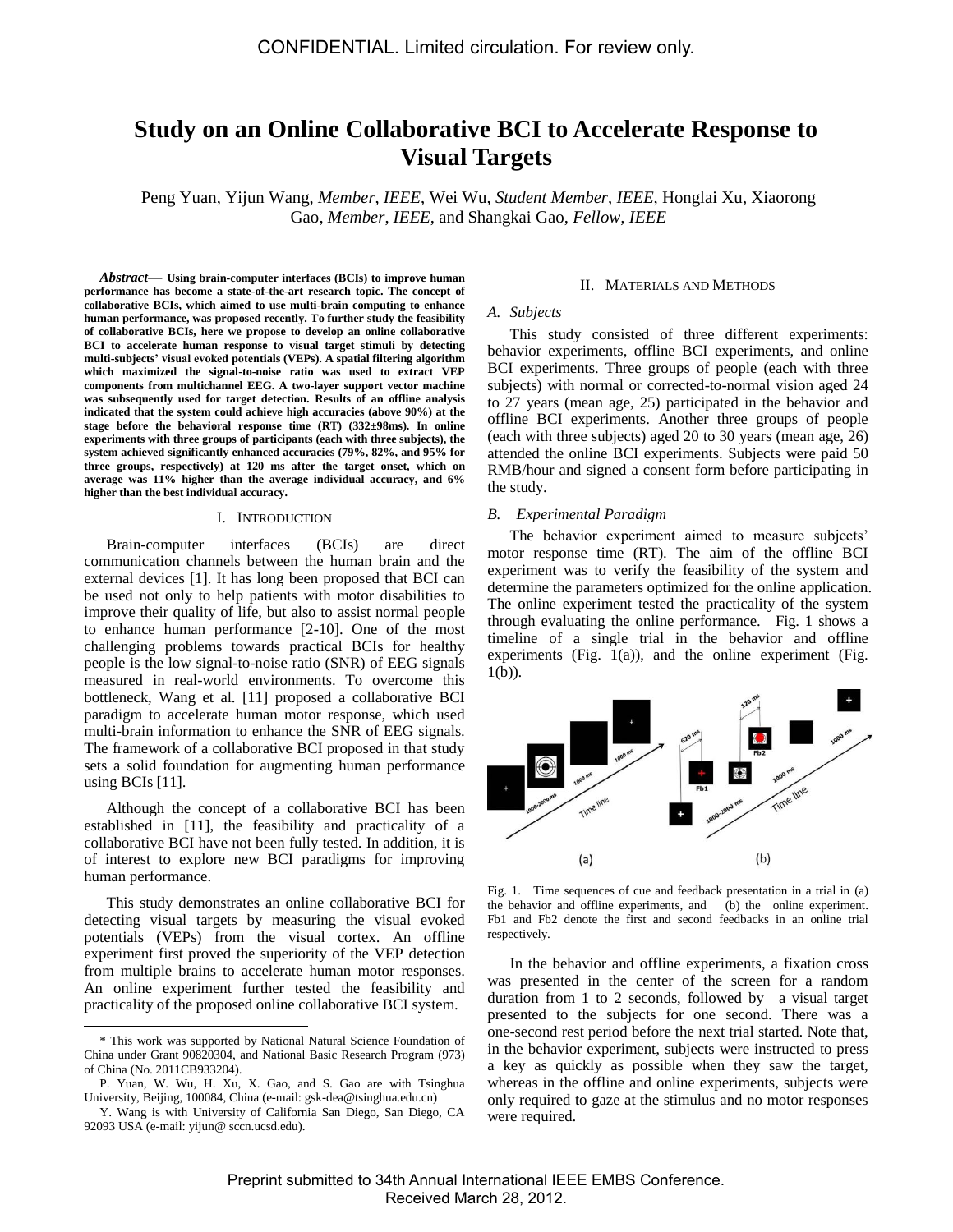# CONFIDENTIAL. Limited circulation. For review only.

Visual feedbacks were added in the online experiment. As shown in Fig. 1(b), the first feedback was given at 620ms after the onset of the fixation cross, while the second feedback was given at 120ms after the onset of the target. The type of the feedback was determined by the collaborative BCI via classifying the EEG data during two different stages (Non-target: 500ms to 620ms after the onset of the fixation cross; Target: 0ms to 120ms after the onset of the target). When the system decided that the EEG segment was in the "Target" stage, the current cue would change (i.e. the color of the cross changed to red, or the color of the dot in the center of the target image changed to red), otherwise, the image would remain the same.

The behavior experiment included 120 trials for each subject. The offline and online BCI experiments consisted of two blocks with 120 trials each.

# *C. Data Recording*

Subjects' motor response time to the target was recorded in the behavior experiment via a program developed using Psychtoolbox [12].

In both offline and online BCI experiments, for each group, multichannel EEG signals were recorded from three subjects at the same time. A customized 16-channel EEG amplifier was used for each subject's EEG recording. Nine channels (P3, Pz, P4, PO3, POz, PO4, O1, Oz, and O2) of the standard international 10-20 system were used to record VEP signals. The Cz channel was used as the reference. The sampling rate was 1000 Hz.



Fig. 2. Experimental setup of the offline and online experiments.

Fig. 2 illustrates the setup of the offline and online experiments. The collaborative BCI system comprised three EEG amplifiers synchronized by trigger signals from a server computer which was also used for stimulus presentation and data analysis. The stimulus was delivered to subjects using a projector with a 60 Hz refresh rate. The distance between subjects and the stimulus (the projector screen) was 3 m, and the distance between subjects was 0.5 m. The target size was  $0.5 \times 0.5$  m<sup>2</sup>. As shown in Fig. 2, the red dashed lines showed that, in the online experiment, real-time EEG data from each subject were sent from a data-recording computer to the server via TCP/IP for providing visual feedback based on real-time EEG classification.

*D. Data Analysis*

*1) Behavior data*

This study calculated the mean, standard deviation and distribution of the motor response time recorded in the behavior experiment.

#### *2) EEG data*

For each subject, single-trial EEG epochs with a length of 1.5 s were extracted from 500 ms prior to the target stimulus onset. Signals were resampled at 200 Hz, and digitally filtered at 1-30 Hz with a zero-phase filter. All the epochs were baseline corrected with respect to the mean over the 500 ms period preceding the target onset. To detect the visual target using a classification paradigm, this study defined two conditions within one epoch. Fig. 3 shows an example of the Target and Non-target conditions in an epoch. Two data segments with a length of L ms, starting from the beginning of the epoch and the target onset, were selected for representing the two conditions respectively.



Fig. 3. An example of ERP signals corresponding to the Target and Non-target conditions in one epoch. L denotes the length of the time window used for extracting data.

After data preprocessing, A fast spatial filtering algorithm (the signal-to-noise ratio maximizer (SIM)), which maximize the ERP power while being maximally orthogonal to spontaneous activities [13], was used to extract each subject's VEP components through spatial filtering multichannel EEG. The first three VEP components were selected as features for classification. Fig. 4 illustrates the diagram of feature extraction and classification in the collaborative BCI system. A two-layer support vector machine (SVM) classification was subsequently applied for target detection. The first layer was used for individual classification. For each subject, the output was the probability that the EEG segment was considered to be in a target condition. The second-layer classifier was used for collaborative classification with the feature vector constituted by the outputs of the first-layer classifiers.



Fig. 4. Diagram of feature extraction and classification in the collaborative BCI system.

Preprint submitted to 34th Annual International IEEE EMBS Conference. Received March 28, 2012.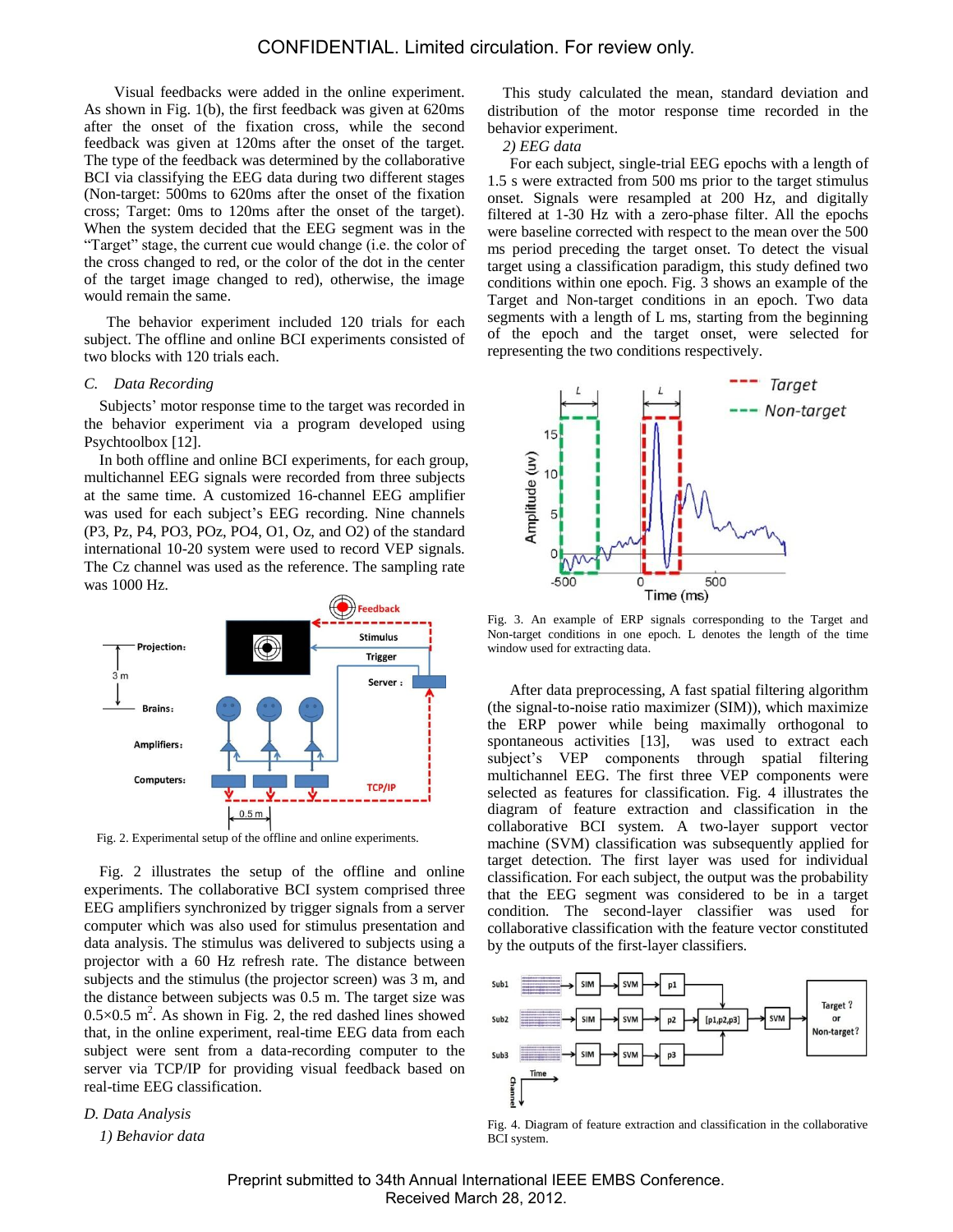In both offline and online experiments, the first block (with 120 trials) was used as the training set and the second block was used as the test set. The offline study evaluated the individual and collaborative accuracies of single-trial classification (Target vs. Non-target) with different time window lengths (L ranged from 80 ms to 140 ms with an interval of 10 ms, and from 140 ms to 200 ms with an interval of 20 ms). In the online experiment, the length of the epoch was set to 120 ms for real-time processing.

#### III. RESULTS

# *A. Behavior Results*

Fig. 5 shows the distribution of the motor response time. The mean of RT was  $332 \pm 98$  ms, and in most of the trials, RT was not earlier than 200 ms.



Fig. 5. Distribution of response time.

#### *B. Offline Analysis*

## *1) VEP*

Fig. 6 shows time courses of the grand averaged VEPs. As shown in Fig. 6 (b), the VEP at channel Oz consists of three major components (P1, N2, and P3). The P1 and N2 components played important roles in classification since the time window length (L) evaluated in offline analysis ranged from 80 ms to 200 ms.



Fig. 6. (a) Time courses of grand averaged VEPs for all channels. (b) Grand averaged VEP at channel Oz.

*2) Classification accuracy*

Fig. 7 shows the individual and collaborative accuracies of single-trial classification. For all time window lengths, the collaborative system achieved significantly enhanced performance than the individual classification. For example, at 120 ms after the target onset, which is about 200 ms earlier than the motor response time (330 ms), the collaborative BCI achieved classification accuracy higher than 90%.



Fig. 7. Single-trial classification performance for the individual and collaborative classifications with different time window lengths.

#### *C. Online Performance*

Table I lists the classification results in the online experiment. True positive (TP) and true negative (TN) indicate the accuracy for the Target and Non-target detections respectively. At 120 ms after the target onset, the collaborative classification of the three groups achieved classification accuracy of 79%, 82%, and 95% respectively. As shown in Fig. 8, the collaborative system achieved significantly enhanced accuracy than the average individual and the best individual, which in average, was 11% higher than the average individual accuracy, and 6% higher than the best individual accuracy.

| Group   | <b>Subjects ID</b> | TP     | TN     | ACC    |
|---------|--------------------|--------|--------|--------|
|         |                    | $($ %) | $($ %) | $($ %) |
| Group 1 | 1                  | 67.50  | 75.00  | 71.25  |
| Group 1 | $\overline{c}$     | 59.17  | 66.67  | 62.92  |
| Group 1 | 3                  | 75.83  | 77.50  | 76.67  |
| Group 1 | collaborative      | 76.67  | 87.50  | 82.08  |
| Group 2 | 1                  | 59.17  | 68.33  | 63.75  |
| Group 2 | 2                  | 68.33  | 70.00  | 69.17  |
| Group 2 | 3                  | 65.00  | 79.17  | 72.08  |
| Group 2 | collaborative      | 75.00  | 83.33  | 79.17  |
| Group 3 | 1                  | 89.17  | 89.17  | 89.17  |
| Group 3 | 2                  | 88.33  | 86.67  | 87.50  |
| Group 3 | $\mathcal{F}$      | 78.33  | 7667   | 77.50  |
| Group 3 | collaborative      | 94.17  | 95.83  | 95.00  |

TP, TN and ACC denote true positive, true negative and total accuracy respectively.